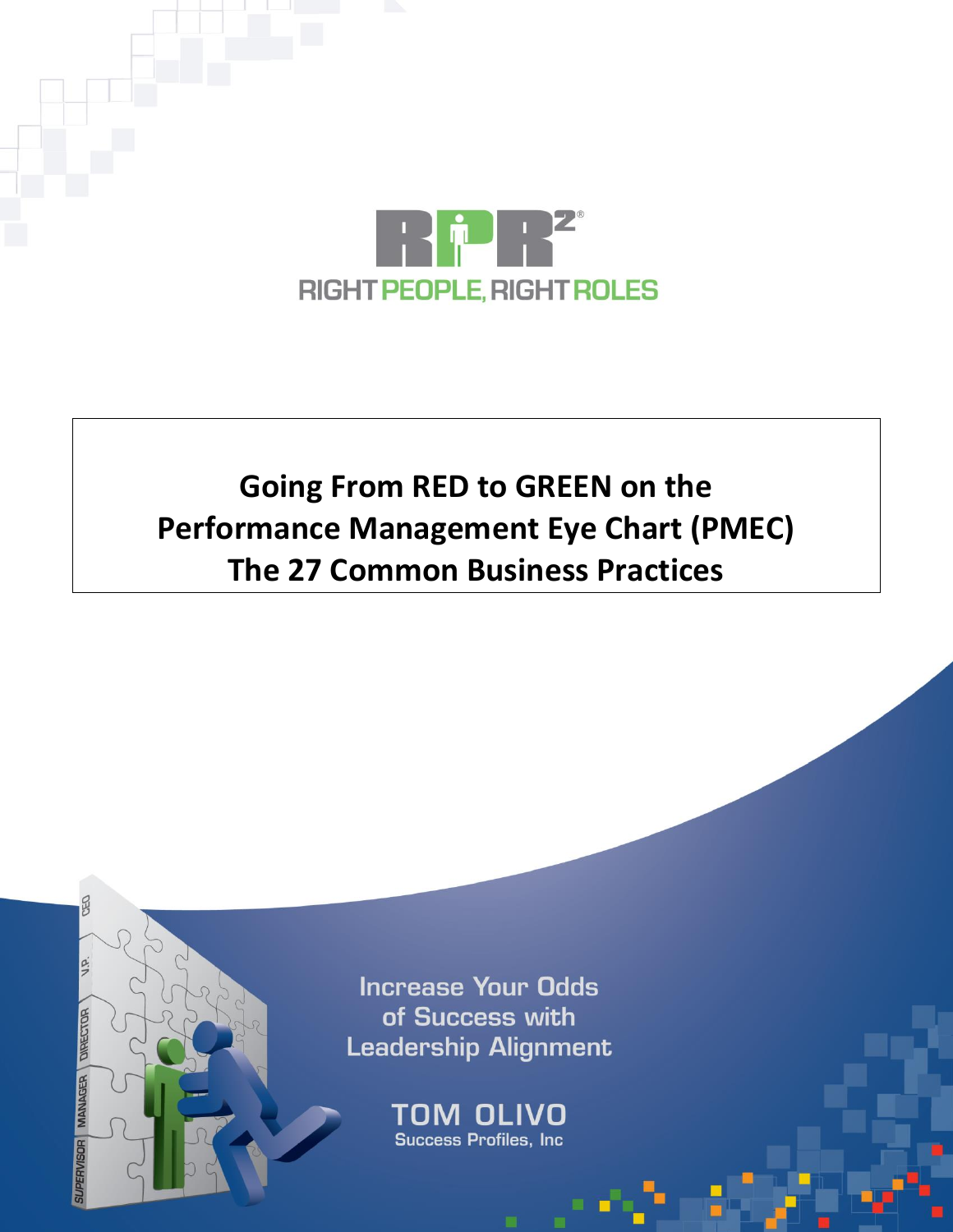## Going From RED to GREEN on the "Eye Chart" The 27 Common Business Practices

For the past 6 years, we have periodically tracked the overall leadership performance improvement of front-line managers and directors in each of the four quartiles of their respective Performance Management Eye Charts (PMEC).

In 2008, a study assessed two front-line mangers at Memorial Health System in Springfield, IL, who were able to move their overall Performance Management Eye Chart index score from the bottom quartile (RED) to the top quartile (GREEN) over a 12-month period.

One leader was a new appointment to the department and performed a "turn-around"; the other manager was an established leader who decided to completely change his leadership style and business practices. Taking inventory in their improvement efforts, there were 27 business practice changes or improvements common to both of them. While it seems as though each of these are "do-able" by any leader, they are in fact more difficult to implement than to recommend.

## **Business practices that were deployed to improve from Red (bottom Quartile) to Green (top quartile) on the PMEC:**

- 1. With the Eye Chart results, don't challenge the data or shoot the messenger. Accept the findings, including which managers the staff is referring to.
- 2. Pay attention to the open feedback comments in the employee survey; they are usually very revealing and bring the quantitative items to life.
- 3. Try to focus more on the positive elements of your survey and where you are headed (future) than on the negative and where you have been (the past).
- 4. Identify the obstacles within your control and outside of your control (by staff, managers, administration, and organizational policy); focus on what you can directly affect.
- 5. Understand the concepts of feedback and listening to gain understanding.
- 6. Consider changing to a new leadership style that may be more effective, rather than going with what is familiar or easy.
- 7. Be coachable and be willing to ask "How can I improve as your servant leader?" rather than as the boss.
- 8. Enhance one-on-one coaching with style-flexing to get in alignment with others.
- 9. Create a formal "game plan" with the department action planning process. Go public with the plan to raise the stakes.
- 10. Focus on the low-hanging fruit first for quick wins and to build momentum.
- 11. Identify and enlist "champion" leaders, supervisors, and staff to get positive momentum for your efforts.
- 12. Leverage people who are both willing and able; these are the talented ones who "get it" and want the workplace culture to become healthier.